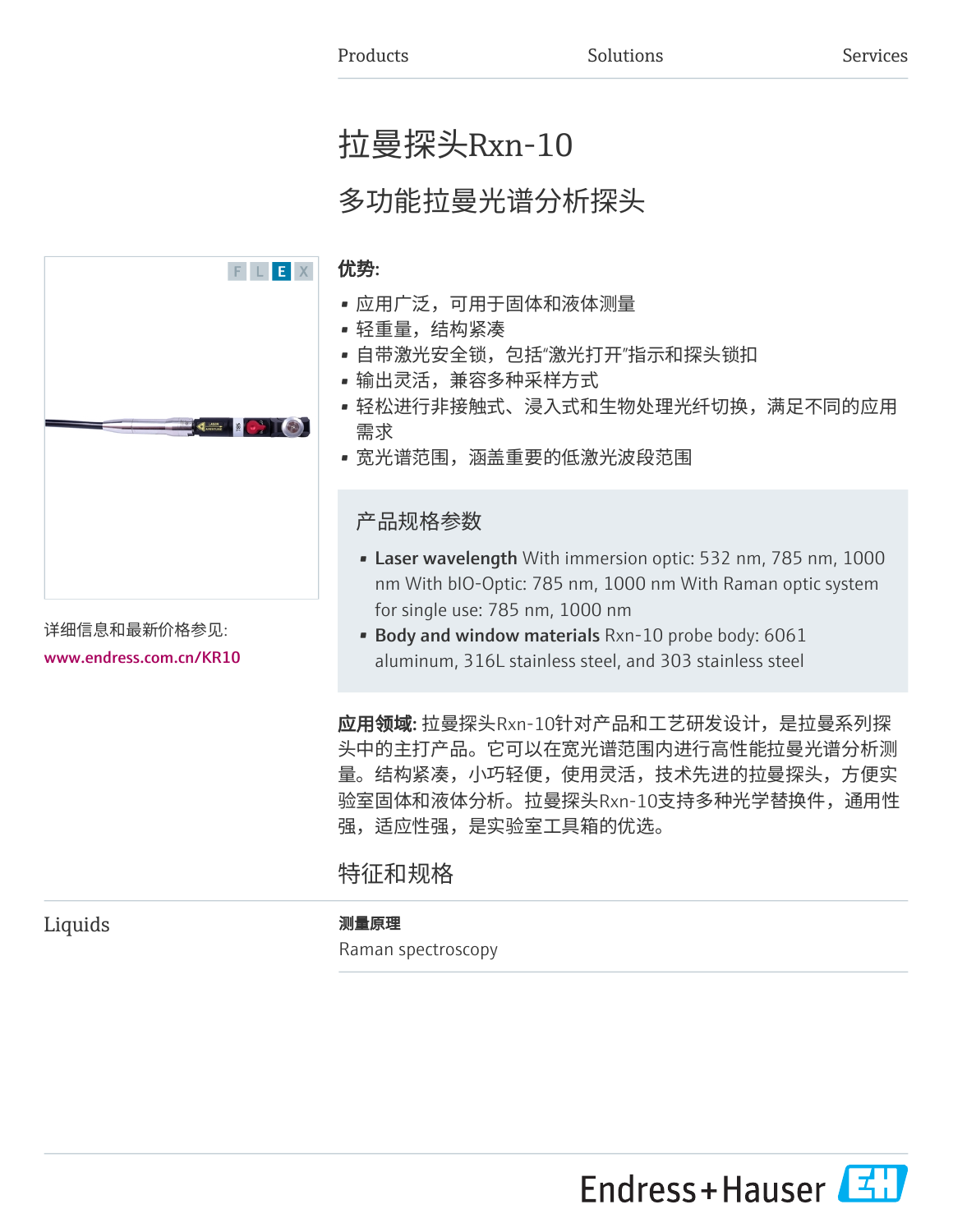# Liquids **Laser wavelength**

With immersion optic: 532 nm, 785 nm, 1000 nm With bIO-Optic: 785 nm, 1000 nm With Raman optic system for single use: 785 nm, 1000 nm

#### Spectral coverage

Probe spectral coverage is limited by the coverage of the analyzer being used.

#### **Temperature**

Temperature, Rxn-10 probe:  $-10$  to 70  $^{\circ}$ C

#### Relative humidity

20-60% non-condensing

### Maximum laser power into probehead (mW)

<499

### Sample interface

Based on the sampling optic selected

#### Body and window materials

Rxn-10 probe body: 6061 aluminum, 316L stainless steel, and 303 stainless steel

### Fiber optic cable

Design: PVC jacketed, proprietary construction Connections: proprietary electro-optic (EO), or FC to EO fiber converter(s) for non-embedded systems Temperature: -40 to 70 °C Length: 5 to 25 m standard, available in 5 m increments Minimum bend radius: 152.4 mm

### Length

Rxn-10 probe (including fiber cable bend radius): 356 mm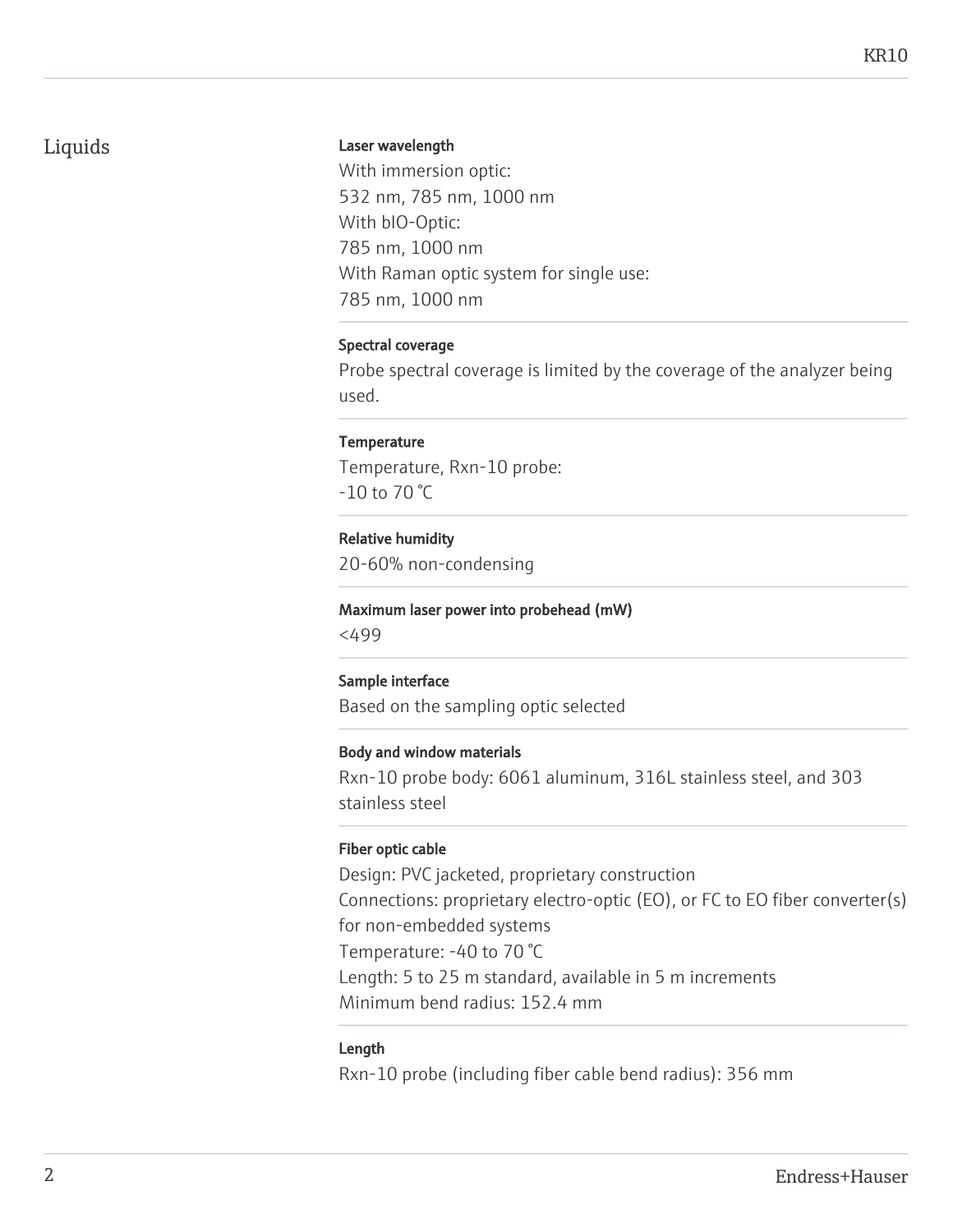# Liquids

Diameter (mm) Rxn-10 probe: 19

Working distance (mm) Based on the sampling optic selected

#### Solids 测量原理

Raman spectroscopy

#### Laser wavelength

532 nm, 785 nm, 1000 nm

#### Spectral coverage

Probe spectral coverage is limited by the coverage of the analyzer being used.

#### **Temperature**

Temperature, Rxn-10 probe: -10 to 70 °C

#### Relative humidity

20-60% non-condensing

#### Maximum laser power into probehead (mW)

<499

### Sample interface

Based on the sampling optic selected

#### Body and window materials

Rxn-10 probe body: 6061 aluminum, 316L stainless steel, and 303 stainless steel